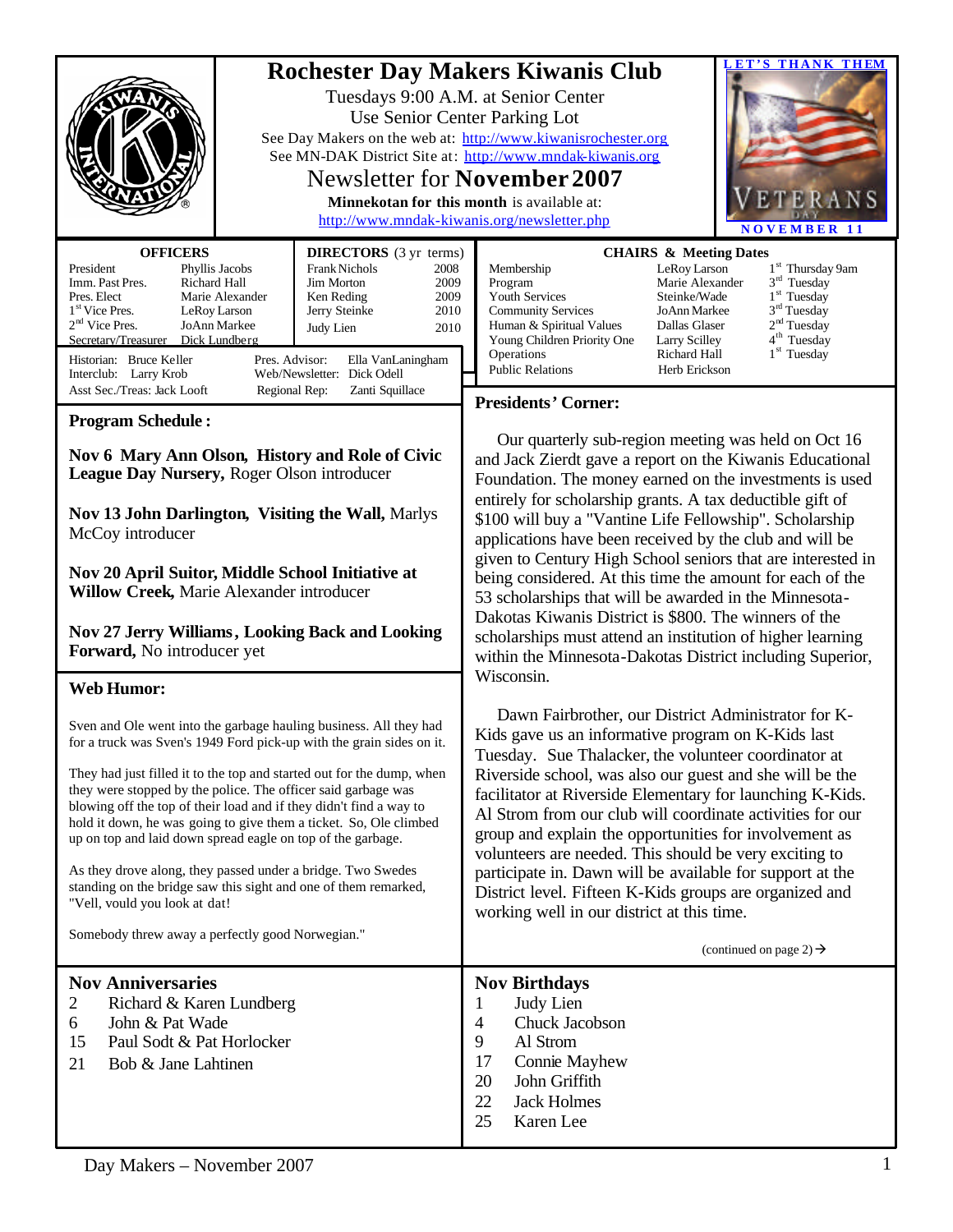# **Secretary/Treasurers Report - Oct'07**

| \$17,395.96  |
|--------------|
| \$11,634.39  |
| \$5,456.97   |
| 224.60<br>S. |
| 80.00<br>SS. |
|              |

**Day Makers on leave:** None

**September Service Hour Statistics**: 486 hours by 41 members, 49% Participation.

# **October 9, 2007 Board Meeting Highlights:**

President Phyllis welcomed the new board members. This is the first meeting of the new Kiwanis year.

The board accepted the Chatfield Playground as an approved project.

The board discussed the Sub-Region Meeting. At least three members will attend.

The board discussed the Region Education Day/Governors Visit scheduled for November  $10<sup>th</sup>$  in Red Wing. This is the same day as our trip to Minneapolis to see the Lion King. We need at least one member to attend.

The Distinguished Club Criteria for the 2007/2008 Kiwanis year was reviewed. It has changed slightly from the previous year.

The board discussed whether to reschedule or cancel regular club meetings during the upcoming Christmas and New Year weeks. Both Christmas day and New Years day fall on Tuesday. This will be revisited at the next board meeting.

The board discussed the member feedback that was asked for, and received, after our annual banquet meeting. The feedback was mixed. The service was rated negative. The food was rated either terrible or good, nothing in between.

One idea the new program committee will pursue is having the event at the Senior Center, and the food catered by a local establishment.

Next column  $\rightarrow$ 

## **COMMITTEE REPORTS**

**Membership-** The chairman will decide on a monthly meeting day, probably the first Thursday of the month.

**Program-** Programs are scheduled through November with one exception. The committee will probably meet on the third Tuesday of the month.

**Human & Spiritual Values-** Invocations are scheduled through the end of the year. The committee meeting date may change from the second Tuesday.

**Youth Services-** The Bike Repair Project has reconditioned 161 bikes so far this year, and is winding down. Newer bikes are more complicated and taking longer to repair. The committee is looking into establishing the Bringing Up Grades (BUG) program and K-Kids program at Riverside School. The committee is looking into getting a new Adopted Family. The committee is looking into a middle school initiative at Willow Creek which would help troubled students with homework. April Sutter, from the United Way, will be asked to present a program on this.

**Key Club-** The Century Key Club is off to a good start. About fifteen members will attend the Fall Rally. City wide spaghetti dinner was a flop, not many attended.

Richard Lundberg, Treasurer

**President's Corner:** (continued from page 1)

 Committees have been formed with Joanne Markee taking over as Community Service chair and LeRoy Larson taking Membership chairman this year. Dallas Glaser has assumed leadership of the Human and Spiritual Values committee and Dick Hall will be chair of the Operations. Youth Services will continue under Jerry Steinke and John Wade, YCPO under Larry Scilley, and Public Relations with Herb Erickson. I am sure they will continue to get great support from all the Day Makers and we will have another outstanding year.

 Reading programs in the schools are underway and would welcome any additional volunteer readers. Those of you who volunteer in that way all have interesting experiences I am sure and enjoy interacting with the young students and they with you.

Phyllis